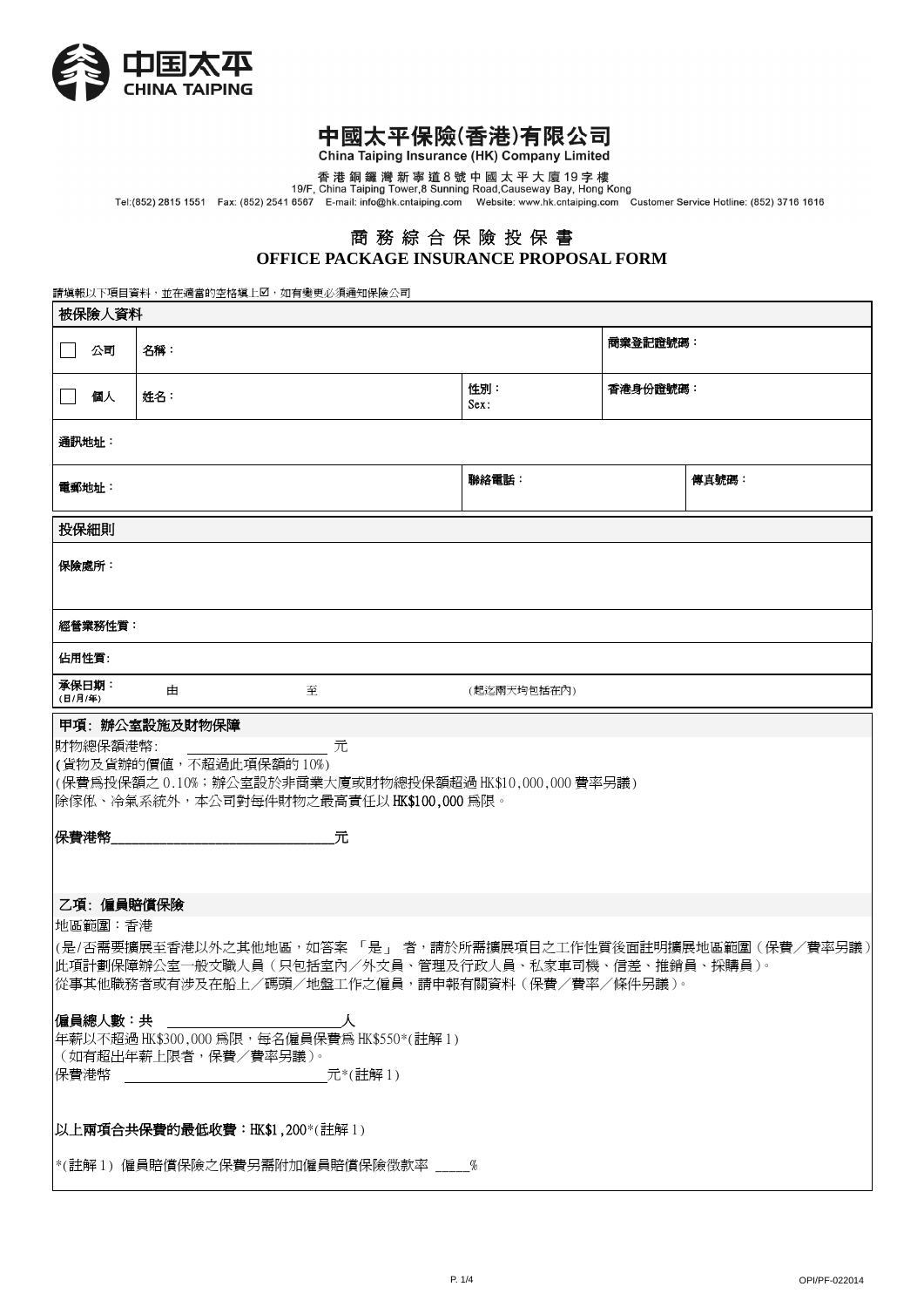

# 中國太平保險(香港)有限公司

| 自選附加項目 |                                                    |                              |                                                                    |                                             |               |  |  |  |
|--------|----------------------------------------------------|------------------------------|--------------------------------------------------------------------|---------------------------------------------|---------------|--|--|--|
| 請選擇    |                                                    | 自選項目                         | 保障範圍                                                               | 最高賠償額                                       | 費率            |  |  |  |
| 是口     | 否口                                                 | 1) 樓宇結構                      | 樓宇結構因意外受損所引致之損失<br>(陰溝地基除外)                                        |                                             | 0.12%         |  |  |  |
| 是口     | 否口                                                 | 2) 現金                        | 按第二部份1項下之 I)、II)、III)<br>及 IV)                                     | 增加 HK\$______________<br>(最高增加 HK\$50,000)  | 2.00%         |  |  |  |
| 是口     | 否口                                                 | 3) 公眾責任                      | 按第二部份 4 項                                                          | 增加至 HK\$10,000,000                          | HK\$400       |  |  |  |
| 是口     | 否口                                                 | 4a) 全面人身意外<br>$\ast$         | 由於外來明顯的意外事故引致身體、<br>四肢、 雙目受到傷殘, 或遭致身<br>故、耳聾、斷骨等                   | 每人 HK\$______________<br>(最高可保 HK\$200,000) | 0.10%         |  |  |  |
| 是口     | 否口                                                 | 4b) 停工賠償<br>**(4a 附加保障)      | 遇發生意外事故致身體<br>一完全喪失工作能力<br>(每週 HK\$250)<br>一部份喪失工作能力<br>(每週HK\$65) | 104 週                                       | 每人<br>HK\$120 |  |  |  |
| 是口     | 否口                                                 | 4c) 醫療費用<br>**(4a 附加保障)      | 遇發生意外事故致身體受到傷害,在<br>52 週內對因治療該項傷害所需的醫<br>療費用                       | HK\$<br>(最高可保 HK\$50,000)                   | 1.20%         |  |  |  |
|        | **先投保 4a 項目後才可選擇 4b 或 4c                           |                              | *全面人身意外險投保人數必須與僱員投保人數相同(超過40人費率及條件另議)                              |                                             |               |  |  |  |
|        |                                                    |                              |                                                                    |                                             |               |  |  |  |
|        |                                                    |                              |                                                                    |                                             |               |  |  |  |
|        | 請詳細回答以下問題                                          |                              |                                                                    |                                             |               |  |  |  |
|        |                                                    | (一) 最近三年內,曾否遭受本計劃所承保的風險而之損失? | 有   /否                                                             |                                             |               |  |  |  |
|        | 請詳列:                                               |                              |                                                                    |                                             |               |  |  |  |
|        |                                                    | (二) 最近五年內,僱員在工作期間有否遇到意外?     | 有□/否□                                                              |                                             |               |  |  |  |
| 請詳列:   |                                                    |                              |                                                                    |                                             |               |  |  |  |
|        | (三) 曾否被保險公司<br>(a) 拒絕受保?<br>(b) 拒絕續保或取消保單?<br>請詳列: | (c) 要求增加保費或加訂其他特別條款?         | 有  7否 <br>有□/否<br>有□/否                                             |                                             |               |  |  |  |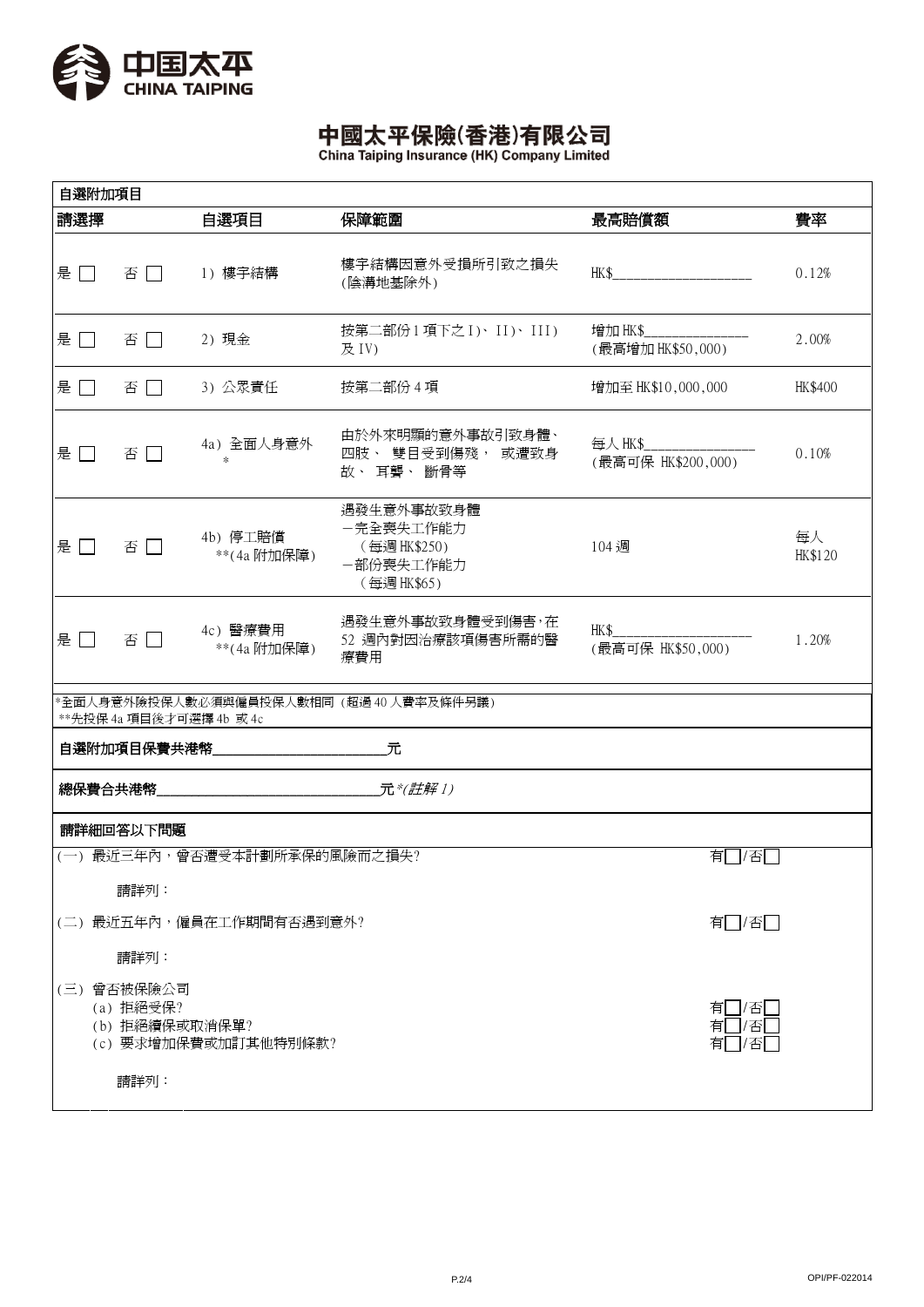

中國太平保險(香港)有限公司

China Taiping Insurance (HK) Company Limited

## 收集個人資料聲明 **PERSONAL INFORMATION COLLECTION STATEMENT**

中國太平保險(香港)有限公司 (下稱"本公司")明白其在《個人資料(私隱)條例》下就個人資料的收集、持有、處理或使用所負有的責任。本公司僅將為合法和相關的目的收集 個人資料,並將採取一切切實可行的步驟,確保本公司所持個人資料的準確性。本公司將採取一切切實可行的步驟,確保個人資料的安全性,及避免發生未經授權或者因意 外而擅自取得、刪除或另行使用個人資料的情況。

閣下提供本申請表要求的個人資料,是為了本公司提供保險業務所需,否則,本公司將無法處理 閣下的申請。本公司並可能使用閣下的個人資料作以下用途:

- (i) 處理及審批 閣下的保險申請或 閣下將來提交的保險申請;
- (ii) 執行 閣下保單的行政工作及提供與 閣下保單相關的服務 (包括但不限於更改、變更、取消或續期);
- (iii) 分析、調查、處理及支付 閣下保單有關的索償;
- (iv) 發出繳交保費通知及向 閣下收取保費及欠款;
- (v) 本公司行使任何代位權;
- (vi) 就以上用途聯絡 閣下;
- (vii) 其它與上述用途有直接關係的附帶用途;及
- (viii) 遵循適用法律,條例及業内守則及指引。
- 本公司亦可因應上述用途披露 閣下的個人資料予下列各方:
- (a) 就上述用途,向本公司提供行政、通訊、電腦、付款、保安及其它服務的第三方代理、承包商及顧問(包括:醫療服務供應商、緊急救援服務供應商、電話促銷商、 。<br>郵寄及印刷服務商、資訊科技服務供應商及數據處理服務商);
- (b) 處理索賠個案的理賠師、理賠調查員及醫療顧問;
- (c) 追討欠款的收數公司或索償代理;
- (d) 保險資料服務公司及信貸資料服務公司;
- (e) 再保公司及再保經紀;
- (f) 閣下的保險經紀(若有);
- 
- (g) 本公司的法律及專業業務顧問;
- (h) 本公司的關連公司(以《公司條例》內的定義為準);
- 、,<br>(i) 現存或不時成立的任何保險公司協會或聯會或類同組織(「聯會」)及其會員,以達到任何上述或有關目的,或以便「聯會」執行其監管職能,或其他基於保險業或任 何「聯會」會員的利益而不時在合理要求下賦予「聯會」的職能;
- (j) 透過「聯會」移轉予任何「聯會」的會員,以達到任何上述或有關目的;
- (k) 保險索償投訴局及同類的保險業機構;
- (i) 法例要求或許可的政府機關包括運輸署

閣下的個人資料可能因上述用途提供給以上任何機構 (在香港境內或境外),而就此而言, 閣下同意將 閣下的資料移轉至香港境外。

直接促銷通訊:

- 1. 經 閣下同意,本公司可能使用 閣下的聯絡資料、個人基本資料及保單資料,通過書信、電郵、電話或短信與 閣下聯絡,提供金融及保險產品或服務的直接促銷通 訊。若 閣下不欲接收有關直接促銷通訊,請在以下的方格内塡上「✔」。
- 2. 經 閣下同意,本公司亦可能提供 閣下的聯繫資料、個人基本資料、人口統計數據及保單資料給本公司的關連公司(其定義以《公司條例》內的定義為準)、關連公司 之合作伙伴及第三方金融機構,獲取有關資料的公司可以以書信、電郵、或短訊與 閣下聯絡,提供金融及/或保險產品或服務的直接促銷通訊。若 閣下反對本公司 將 閣下個人資料提供給本公司的關連公司、關連公司之合作伙伴及第三方金融機構,或不欲接收本公司的關連公司、關連公司之合作伙伴及第三方金融機構的直接 促銷通訊,請在以下的方格内填上「」。

閣下可隨時撤回給予本公司有關使用 閣下的個人資料及提供予第三方作直接促銷用途的同意,而本公司將在不收取任何費用的情況下停止使用該等資料作直接促銷用 途。閣下如欲撤回 閣下給予本公司的同意,請聯絡本公司的總經理辦公室經理(詳情參閱下文)。

閣下有權查閱本公司是否持有 閣下的個人資料,獲取該資料的副本,更正任何不準確的資料,以及查閱本公司有關個人資料的政策及常規。閣下還可以要求本公司告知 閣 下本公司所持個人資料的種類。如有需要,請以書面形式向本公司總經理辦公室經理提出,地址爲香港銅鑼灣新寧道8號中國太平大廈19樓。

#### 本聲明的中英文版本如有任何歧異或不一致,概以英文版為準。

China Taiping Insurance (HK) Company Limited (the "Company") understands its responsibilities in relation to the collection, retention, processing or use of personal data under the Personal Data (Privacy) Ordinance. Personal data will be collected only for lawful and relevant purposes and all practicable steps will be taken to ensure that personal data held by the Company is accurate. The Company will take all practicable steps to ensure security of the personal data and to avoid unauthorized or accidental access, erasure or other use.

You are under an obligation to provide all of the personal data requested in this form, which is collected to enable us to carry on insurance business. If you fail to provide all the personal data requested in this form, we will not be able to process your application. The Company may also use your personal data for the following purposes:

- (i) processing and evaluating your insurance application and any future insurance application you may make;
- (ii) administering your insurance policy and providing services in relation to your insurance policy (include but not limited to any alterations, variations, cancellation or renewal of such product or service);
- (iii) analyzing, investigating, processing and paying claims made under your insurance policy;<br>(iv) invoicing and collecting premiums and outstanding amounts from you;
- invoicing and collecting premiums and outstanding amounts from you;
- (v) exercising any right of subrogation;
- contacting you for any of the above purposes;
- (vii) other ancillary purposes which are directly related to the above purposes; and<br>(viii) complying with applicable laws, regulations or any industry codes or guidelines
- complying with applicable laws, regulations or any industry codes or guidelines.
- The Company may disclose your personal data for the above purposes to the following classes of transferees:<br>(a) third party agents, contractors and advisors who provide administrative, communications, computer, pa
- third party agents, contractors and advisors who provide administrative, communications, computer, payment, security or other services which assist us to carry out the above purposes (including medical service providers, emergency assistance service providers, telemarketers, mailing houses, IT service providers and data processors);
- (b) in the event of a claim, loss adjudicators, claims investigators and medical advisors;
- (c) in the event of default, debt collectors and recovery agents;
- (d) insurance reference bureaus or credit reference bureaus;
- $\overrightarrow{e}$  reinsurers and reinsurance brokers;<br>(f) vour insurance broker (if you have o
- 
- (f) your insurance broker (if you have one);<br>(g) the Company's legal and professional a the Company's legal and professional advisors;
- (h) the Company's related companies (as that term is defined in the Companies Ordinance);